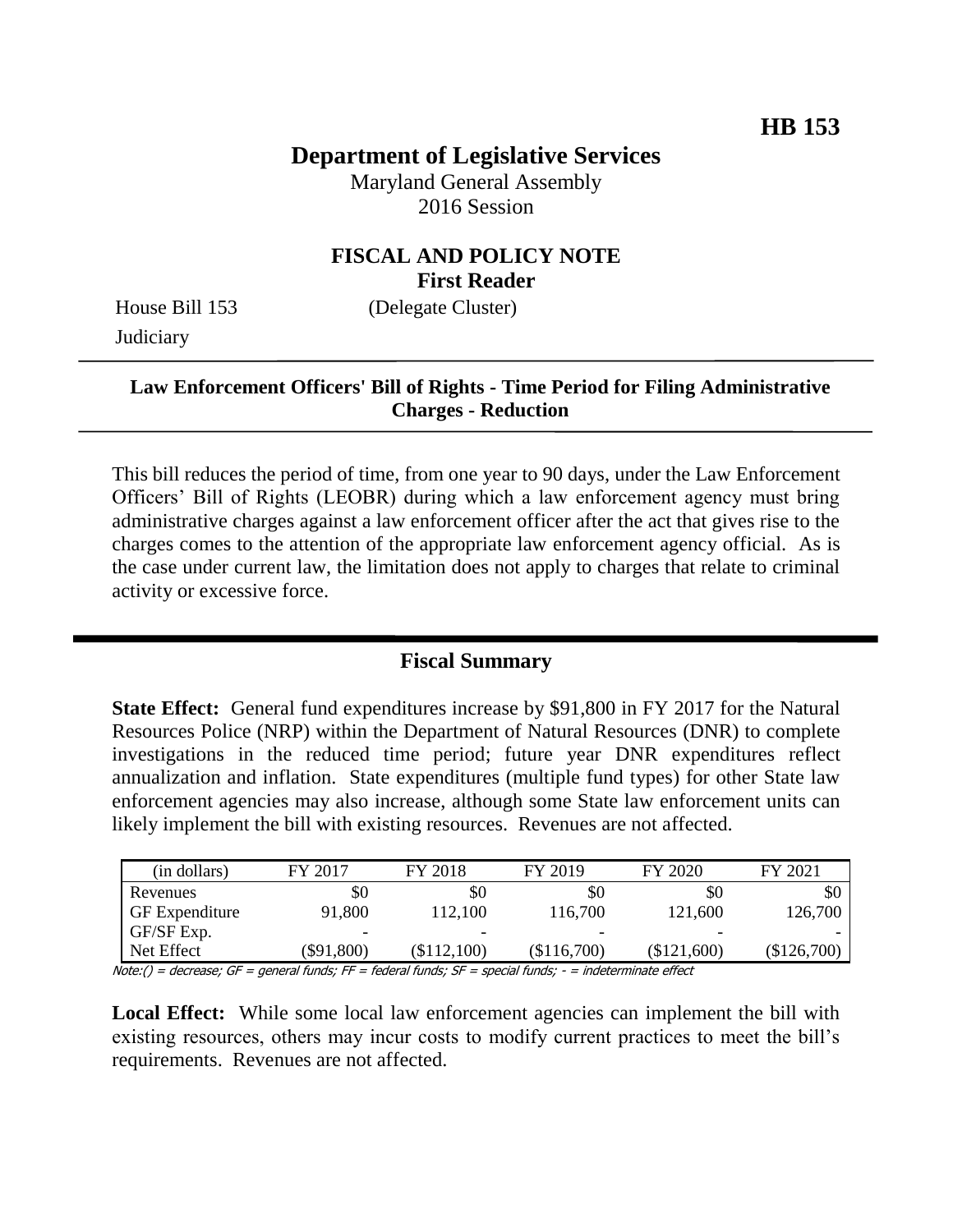**Small Business Effect:** None.

## **Analysis**

**Current Law:** LEOBR was enacted in 1974 to guarantee police officers specified procedural safeguards in any investigation that could lead to disciplinary action. It extends to police officers of 26 specified State and local agencies. It does not grant collective bargaining rights. The investigation or interrogation by a law enforcement agency of a law enforcement officer for a reason that may lead to disciplinary action, demotion, or dismissal must be conducted in accordance with LEOBR.

Unless a law enforcement agency files administrative charges against a law enforcement officer within one year after the act that gives rise to the charges comes to the attention of the appropriate law enforcement agency official, administrative charges may not be initiated. The one-year limitation does not apply to charges that relate to criminal activity or excessive force.

**Background:** In *Baltimore Police Dept. v. Etting*, 326 Md. 132 (1992), the Court of Appeals found that all administrative charges arising from an event where there is an "objectively reasonable basis to believe that an officer's conduct involved criminal activity and that an investigation to determine whether criminal charges will be filed is either under way or is likely to be initiated within a reasonable time" are excluded from the operation of the one-year limitation.

Reports from across the nation on the improper conduct of some police officers against members of the public (some of which have been videotaped and seen publicly) have received much attention from news and social media outlets over the past year. Escalated tensions have spurred numerous protests and riots in the months since the deaths of African American men in Missouri, New York, and Baltimore City.

Citizen activists have long criticized internal reviews of law enforcement officer behavior in the State as ineffective, since citizens, at least in part due to the restrictions set forth in LEOBR, are only authorized to review cases after the law enforcement agency has already completed its own internal probe and rendered a decision on the merits of the charge as well as appropriate punishment, if any. The general charge is that these proceedings are invariably stacked in a police department's favor and against residents who lodge complaints.

**State Expenditures:** General fund expenditures increase by \$91,800 in fiscal 2017 for NRP within DNR to complete investigations in the reduced time period; future year DNR expenditures reflect annualization and inflation. State expenditures (multiple fund types)

HB 153/ Page 2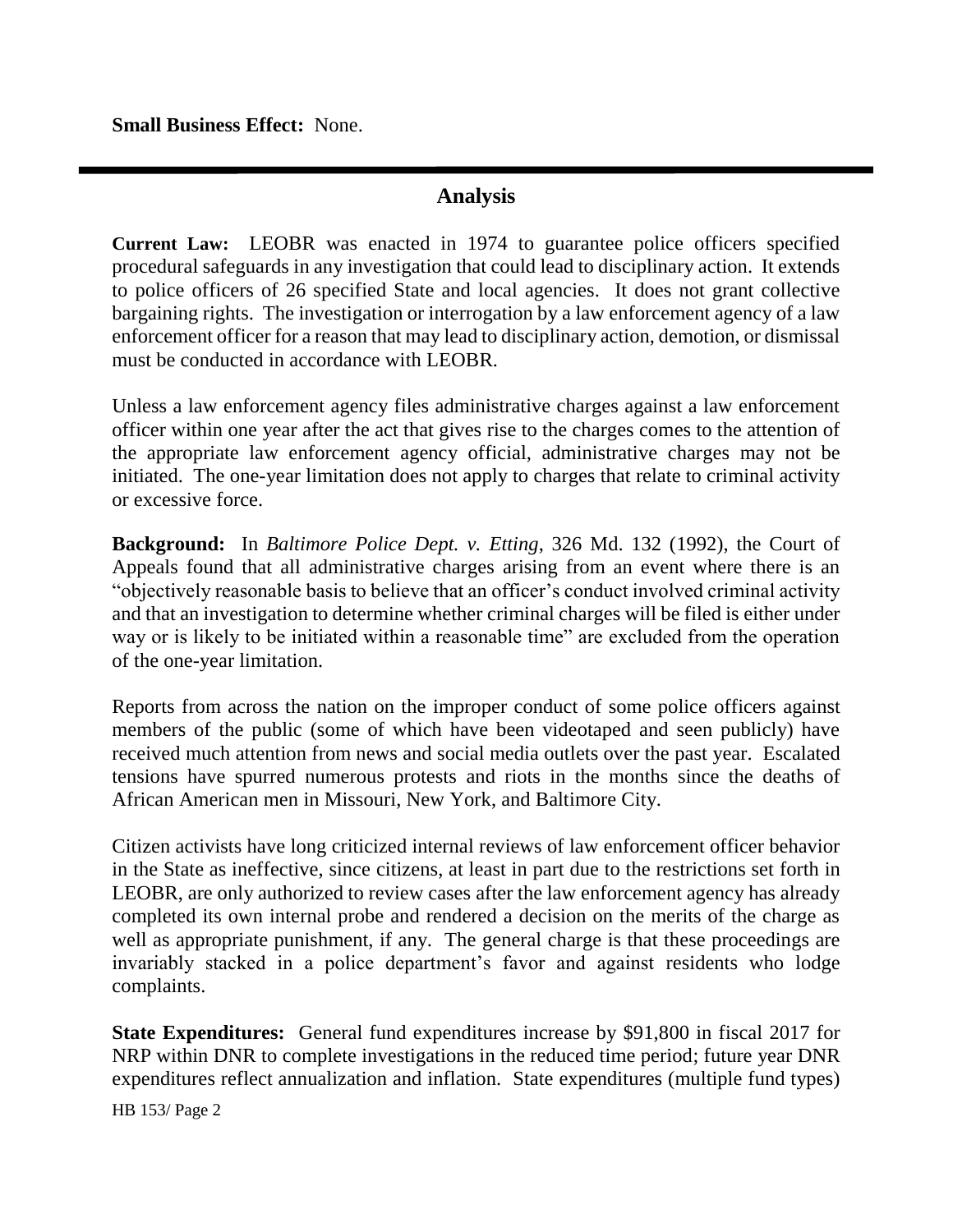for other State law enforcement agencies may also increase, although some State law enforcement units can likely implement the bill with existing resources.

### *Department of Natural Resources*

General fund expenditures for DNR increase by \$91,816 in fiscal 2017, which accounts for the bill's October 1, 2016 effective date. This estimate reflects the cost of hiring two corporals for NRP to complete investigations within the reduced timeframe established by the bill. This estimate assumes that NRP reassigns two police officers from patrol to the Internal Investigations Unit to meet the bill's requirements and hires two corporals to backfill those positions in order to avoid an impact on police operations. It includes salaries, fringe benefits, one-time start-up costs, ongoing operating expenses, and one-time equipment expenses.

| Positions                             |          |
|---------------------------------------|----------|
| Salaries and Fringe Benefits          | \$82,187 |
| Equipment                             | 8,726    |
| <b>Other Operating Expenses</b>       | 903      |
| <b>Total FY 2017 DNR Expenditures</b> | \$91,816 |

Future year DNR expenditures reflect full salaries with annual increases and employee turnover as well as annual increases in ongoing operating expenses.

### *Other State Agencies with Law Enforcement Units*

The Comptroller's Office indicates that general fund expenditures may increase due to overtime and other potential costs related to expediting investigations in order to meet the reduced time period established by the bill.

The Maryland Transit Administration within the Maryland Department of Transportation also reports the potential for additional overtime expenditures; thus, special fund expenditures may increase to comply with the bill.

The Maryland Transportation Authority (MDTA) reports that, although a 90-day time period adversely impacts agency operations, MDTA can likely implement the bill with minimal additional expense.

The Department of State Police (DSP) did not respond to a request for information relating to the bill's potential impact; thus, the extent to which the bill may increase general fund expenditures for DSP is unknown.